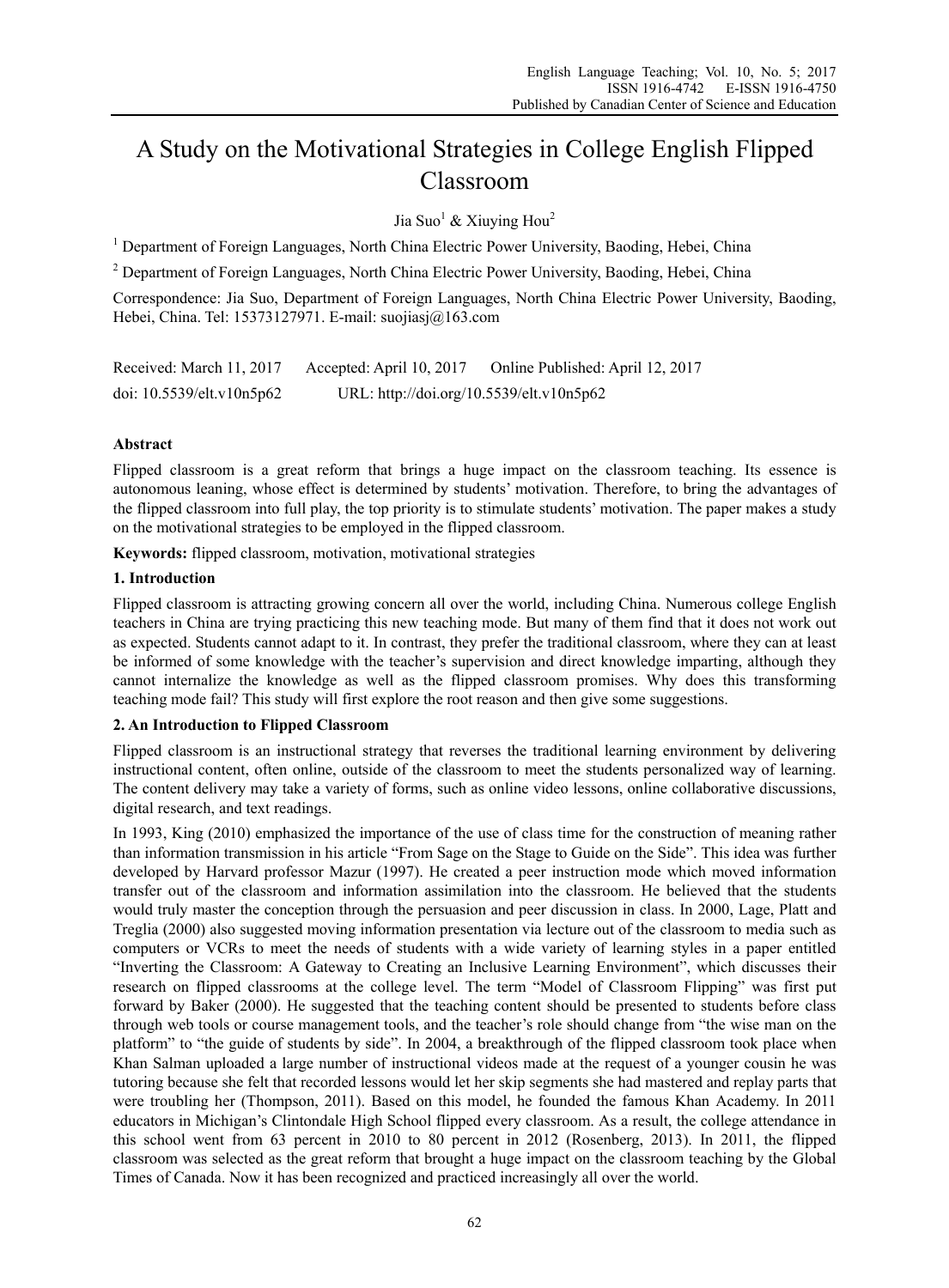## **3. The Difficulties in Implementing Flipped Classroom**

The flipped classroom is really a great teaching mode, but it is more than likely to function inadequately and even fail because of the following two reasons.

On the one hand, few students possess sufficient cognitive drive to ensure them to devote their entire energy into their study throughout the learning process. The flipped classroom gives learners great autonomy, enabling them to control their learning time, space, and progress, which can enhance their motivation and benefit their study. However, the autonomy is a double-edged sword. For students who lack motivation and self-discipline, the autonomy will be abused. For example, some students listen to music or see films while watching the learning videos given by their teachers before class. Some even do not watch the learning videos at all. This will definitely affect their performance in the following stages because all stages of the flipped classroom are closely connected with each other. Without the knowledge the teacher asks them to preview before class , they cannot get fully involved in the classroom activities designed to reinforce the acquisition of the knowledge, and then they cannot accomplish successfully the task their teacher assigns them to internalize those knowledge. Finally a good learning effect cannot be achieved.

On the other hand, teachers are not fully aware of their vital role in the flipped classroom, failing to bring every element in the learning process into full play. The flipped classroom does not only mean information transfer, it also involves knowledge internalization. In order to realize the knowledge internalization, in class, more time is spent on higher-order thinking skills such as problem-finding, collaboration, design and problem solving as students tackle difficult problems, work in groups, research, and construct knowledge with the help of their teacher and peers. The flipped classroom shifts instruction from the traditional teacher-centered mode to a learner-centered model, changing the teacher's role from a class dominator to the student's learning facilitator. However, this does not mean that the teacher's role is weakened, on the contrary, it is strengthened in that the teacher needs not only to prepare the pre-class instructional content, but also to design and organize the class activities mentioned above, monitor and guide the students, and evaluate the student's performance. To accomplish these tasks successfully, the top priority is to stimulate students' motivation, because autonomous leaning is the essence of the flipped classroom and students' motivation determines the effects of autonomous learning. But some teachers fail to motivate students. As a result, students cannot complete the leaning tasks and have no desire to participate in learning activities.

In conclusion, if teachers cannot stimulate, sustain and enhance students' motivation in the flipped classroom effectively, the flipped classroom can be a total failure, even worse than the traditional classroom. Therefore, teachers should employ motivational strategies to bring the advantages of the flipped classroom into full play.

# **4. An Introduction to Motivation**

Learners learn at different rates and reach different levels of proficiency in the second language learning, which has been a subject of interest for years. Many researchers agree that apart from intelligence and aptitude, the learner's motivation plays a crucial role in L2 learning. Learners with a stronger motivation are supposed to learn at a higher rate and can achieve a higher level of proficiency than learners with a weaker motivation without consideration of any other individual differences in language learning.

Gardner and Lambert (1972) divide the concept of motivation into instrumental and integrative. Instrumental motivation focuses on learners' desire to acquire a language as a means for attaining instrumental goals, such as getting a job, passing an examination, reading technical material etc. Integrative motivation, on the other hand, refers to learners' desire to learn a second language in order to experience a new culture, communicate with native speakers of the target language.

Dornyei (1998) explains the importance of motivation as follows: "Motivation provides the primary impetus to initiate learning second language and later the driving force to sustain the long and often tedious learning process". He advances a "Three-level Theory", which is the most influential one in the studies of motivation in L2 learning. "Three-level" refers to Language Level, Learner Level and Learning Situation Level. "Language Level" explores learners' instrumental motivation and integrative motivation; "Learner Level" involves learners' need for achievement, self-confidence, language use anxiety, perceived L2 competence, causal attributions and self-efficacy; "Learning Situation Level" consists of course-specific motivational component (motivations related to teaching programs, teaching materials, teaching methods and learning tasks), teacher-specific motivational component (motivations related to teachers' behaviors, personality and teaching style) and learning community motivational component (motivations related to learning groups' goal orientation, code of conduct, cohesion, and a reward system).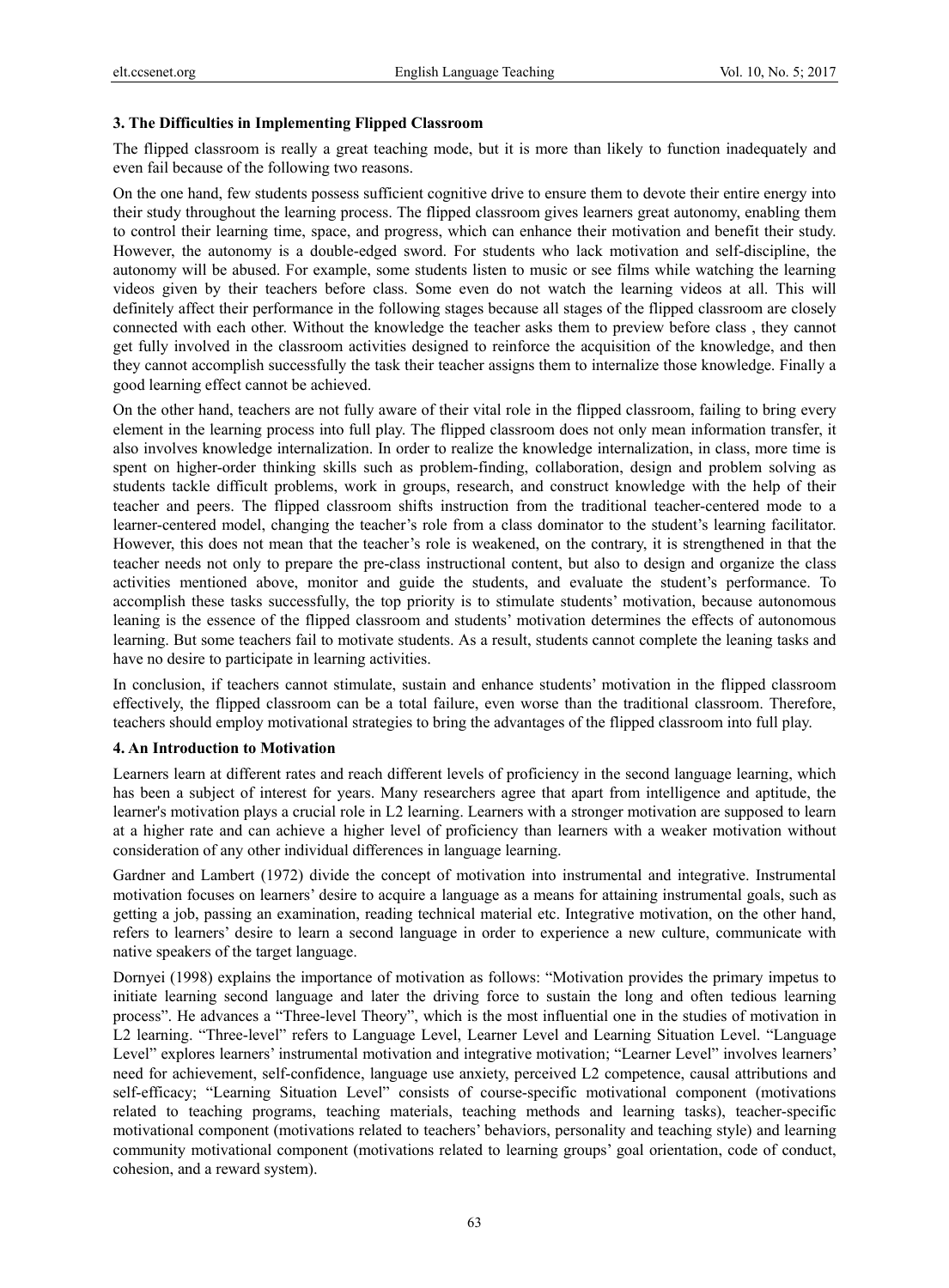Williams and Burden (1997) develop a framework of motivation in L2 learning, which categorizes motivational factors into internal factors and external factors. Internal factors involve learners' age, interest, attitudes, perceived value of activity, sense of agency, mastery, self-concept, confidence, anxiety and language developmental stage; external factors contain the learning environment, learners' interaction with parents, teachers and peers, and the broader context. Internal factors and external factors interact with each other.

Keller (1987) develops ARCS model for motivation instruction. ARCS refers to Attention, Relevance, Confidence and Satisfaction. Attention strategies focus on arousing and sustaining learners' curiosity and interest; Relevance strategies aim to enhance learners' values of the learning activity by making the teaching materials and teaching activities relevant to the learners' needs, interests, and motives; Confidence strategies help students develop a positive expectation for successful achievement; Satisfaction strategies provide extrinsic and intrinsic reinforcement for effort.

In addition, researches prove that motivation is a state rather than a trait, dynamic rather than static. It is subject to wax and wane due to various internal and external variables. Therefore, unlike intelligence and language aptitude, motivation is likely to be enhanced so as to promote L2 learning. Therefore, language teachers should employ motivational strategies to create the basic motivational conditions in order to initiate students' motivation, and maintain and protect it, as well as foster and increase it in the process.

#### **5. Motivational Strategies in the Flipped Classroom**

Based on the above-mentioned theories, some suggestions are given in the following to stimulate learners' motivation in the flipped classroom.

#### *5.1 Arousing Students' Interest in the Flipped Classroom*

In the first class, teachers should ensure students have a favorable impression of the flipped classroom by giving them an introduction about it: its difference from the traditional teaching mode, its requirements, its evaluation system and the benefits it can bring.

#### *5.2 Setting Motivational Goals*

First, the goals should stimulate both the instrumental motivation and the integrative motivation. For one thing, the goals should be relevant to students' instrumental needs, such as passing exams, making academic communication and facilitating career development. For another, familiarizing students with the target language culture can sustain and prolong their motivation. After students pass the exams or acquire the skills in academic communication, instrumental motivation will disappear. Therefore teachers should arouse their awareness that the purpose of L2 learning is much more than that. Its ultimate purpose is to integrate into the globalized world by learning more about it. Globalization increases the frequency of international communication sharply. Any communication, including academic communication, involves intercultural skills, requiring certain knowledge of other countries' politics, culture, history and traditions. Teachers should convince students of this fact and fire their interest in target language culture. The interest in culture, in turn, can stimulate students' interest in language.

Second, the goals are challenging but attainable. If the goals can be achieved too easily, students will slack off in their studies. If the goals are too high to be reached, students will lose confidence and interest, even give up their effort. The difficulty degree of the goals must be within students' "zone of proximal development", neither too high nor too low. Vygotsk's "zone of proximal development" (ZPD) is the difference between what a learner can do without help and what he or she can do with help. It is an area of learning that occurs when a person is assisted by a teacher or peer with a skill set higher than that of the subject. A goal that conforms to this theory can stimulate students' strong and lasting motivation.

Third, there are a series of phased goals to support the general objective. Short-term goals can provide immediate stimulus and feedback, feelings of mastery, perceptions of development and progress that help to foster intrinsic motivation (Ushioda, 1996). Every time students achieve a phased goal, their confidence is reinforced. The success they experience in the progressive realization of sub-goals will enhance their motivation to accomplish the next higher objective.

Fourth, both the phased goals and the general objective are divided into different levels targeted at students with different abilities to ensure that every student can get motivated.

# *5.3 Setting Specific and Manageable Goals, Plans, Requirements and Evaluation Standards*

The detailed information clarifies what to learn and how to learn, which works as a guidance for students to manage their own study, increases their goal-orientedness, and facilitate their self-evaluation and peer evaluation.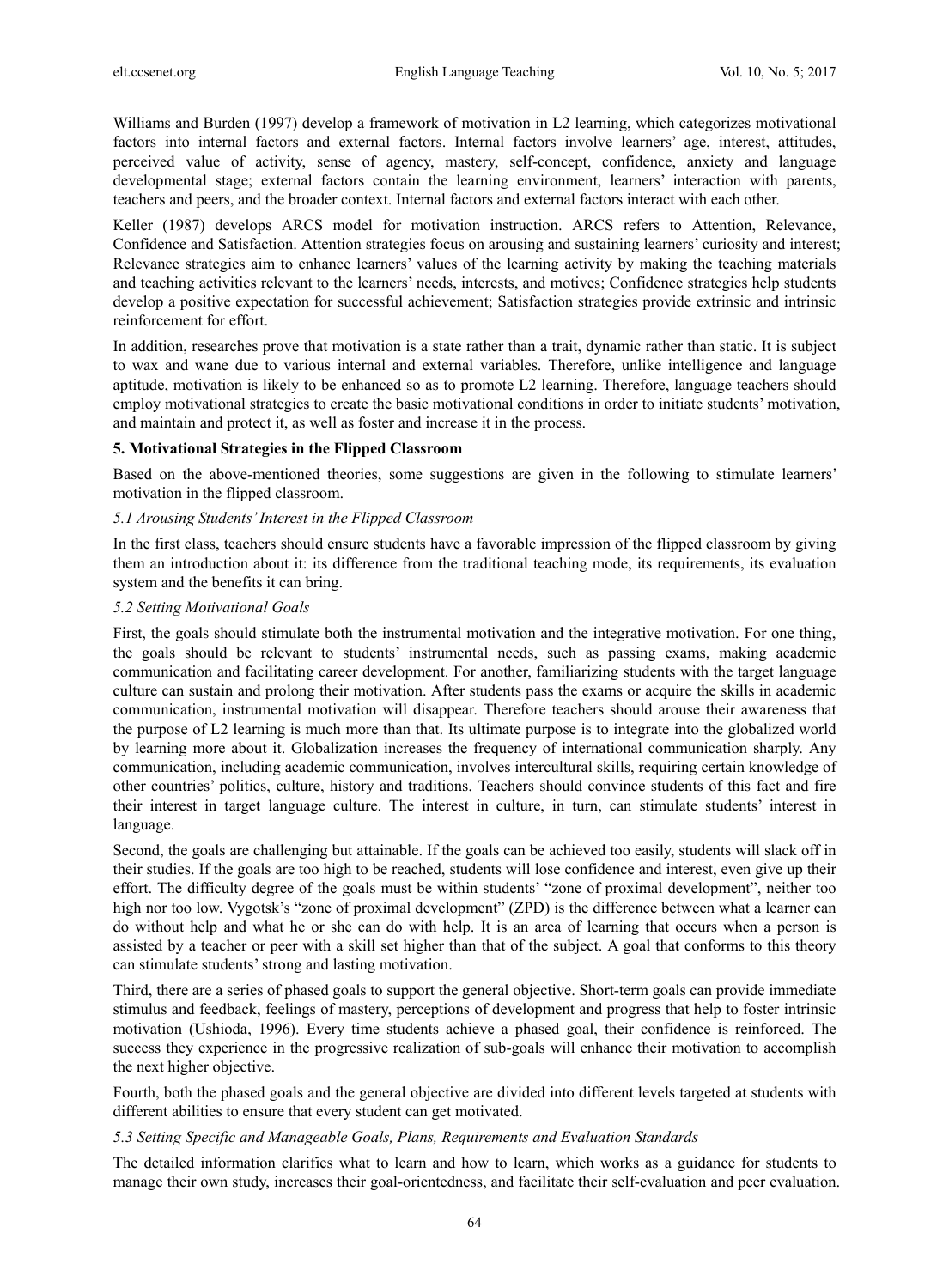It will motivate them to work harder to get praise from teachers and classmates.

#### *5.4 Creating Motivational Learning Situations*

Malone and Lepper (1980, 1987) suggest four motivational elements in creating motivational learning situations: challenge, curiosity, control and imagination.

First, moderately challenging activities can boost learners' self-esteem and bring them the biggest intrinsic motivation. Therefore, the autonomous learning materials and tasks as well as the classroom activities should be relevant to students' abilities and within the "zone of proximal development", namely be slightly higher than the language knowledge that students have mastered to wake up their exploration spirit. For example, teachers can design activities focusing on all necessary skills instead of only one skill to make the class more challenging and effective.

Second, curiosity contains sensorial curiosity and cognitive curiosity. Accordingly, both the way the learning materials are presented and the learning activities should give students' senses an all- around stimulation, such as the use of props and costumes. Besides, teachers can make use of the unexpected or uncertain matters to capture students' attention. Moreover, teachers can design exploratory problems to stimulate students' cognitive curiosity. What is more, any contradictory events can arouse students' cognitive needs. Students are likely to think the new knowledge unreasonable when they try to understand it with their former experience. Therefore teachers can design some activities that can arouse students' confusion to inspire their exploratory spirit.

Third, the more freedom students possess in making choices, the stronger their sense of control is. Accordingly, teachers can offer them more than one activity for them to choose, or let them choose their favorite role in role play to personalize their learning process.

Fourth, imaginary situations, such as "role play", can satisfy students' emotional needs by giving students the opportunity to experience power, wealth, honor and success. Far from an impractical illusion, the imaginary situation should be relevant to students' realistic needs and experience. It should serve as an opportunity for students to apply what they have just learned to practice, which gives students a sense of satisfaction. Teachers can integrate real-life situations into the learning activities to help students internalize knowledge.

## *5.5 Offering Students Personalized Guidance*

First, the personalized guidance will boost students' sense of achievement and confidence. The ZPD learning activity is what students cannot complete without the assistance of teachers or peers. Therefore teachers should help students solve their problems. The help must be within an appropriate point. The purpose of help is to make students not need their teachers any longer. Teachers' help is like the scaffold, which is removed from a building after construction is completed. Therefore teachers should enlighten students to think openly instead of giving them direct instructions. In addition, teachers can provide students with some classic learning cases or the achievements from former students, which offers students a reference and a stimulation of their belief that "if they can do it, I can too." Only in this way can students get a great sense of satisfaction, which will enhance their confidence and motivate them to pursue a higher goal.

Second, the individualized communication with students can give them the feeling of being accompanied, help to develop a good teacher-student relationship and protect their motivation. On the one hand, the competent students have more expectations and requirements of teaching. If their needs are not satisfied, their motivation will be frustrated. On the other hand, the underachievers are eager for teachers' encouragement. Inadequate attention from the teacher will generate their sense of inferiority and sense of alienation. Therefore, for the competent students, teachers should focus on the further promotion of their proficiency; for the underachievers, teachers should focus on the reinforcement of their knowledge foundation and give them more encouragement.

Third, through communicating with students, teachers can learn about students' confusion, which enables them to design the following classroom activities that are relevant to students' needs of solving the confusion. As a result, students will be motivated to participate in these activities and their minds will be activated in class.

#### *5.6 Dividing Students Into Groups*

First, the size of group influences the learners' motivation greatly. Nunan (1999) mentions "Students who remain silent in groups will actively contribute to discussions when the size of the group is reduced to five or three." Therefore teachers need to divide students into groups of three to five members.

Second, besides the teachers' help, students also need their classmates' assistance to finish the ZPD leaning activity. We cannot just look at what students are capable of doing on their own; we have to look at what they are capable of doing in a social setting. In many cases, students are able to complete a task within a group before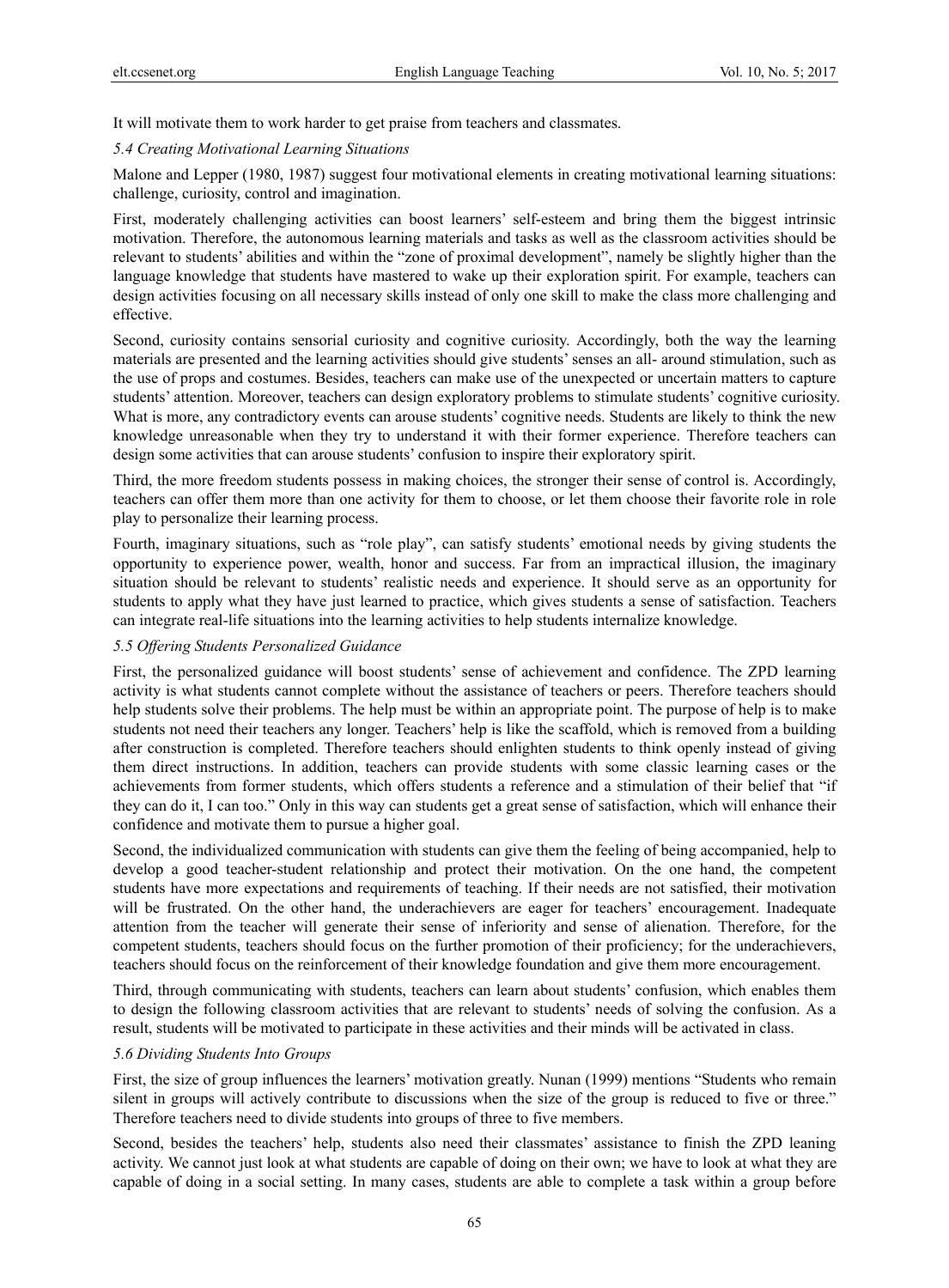they are able to complete it on their own. Therefore, teachers should inspire the group members to help each other and cooperate well, thus not only the assistance receivers but also the assistance givers can reap benefits. The receivers will obtain the sense of success from their achieving a task and the givers will gain satisfaction from helping others. And according to Edgar Dale's "Cone of Learning", helping others is the most efficient learning method compared with listening to lectures, group discussion and etc. By helping others, students can reinforce their mastery of knowledge, which is also a source of satisfaction.

## *5.7 Creating a Pleasant and Relaxing Learning Environment*

In his "Affective Filter Hypothesis", Krashen (1981) explains that the emotional factors can filter the input. A cheerful mood free from anxiety can accelerate the language acquisition and make a positive contribution to students' motivation.

To build up a supportive and non-threatening learning environment, teachers should be patient with and respect students, give them more encouragement and praise, and avoid punishing them. Furthermore, teachers need to strike a balance between competitive activities and cooperative activities. It is true that competition can motivate students for victory. However, it has some negative influence on students' motivation. First, it tends to make students feel upset and worried, especially the psychologically weak students or the low-proficiency students. Second, it can hinder students' cooperation and mutual help, and damage the harmonious learning atmosphere because its purpose is to defeat others. Third, the winners' motivation is greatly increased while the losers' may be frustrated. Therefore measures should be taken to eliminate the negative influence as much as possible. The first one is to educate students to treat competition correctly. The second one is to make some evaluation items that encourage students to help each other. The third one is to increase the chances of winning. Despite these measures, competition should not be held frequently, because it will exert excessive mental pressure on students.

## *5.8 Offering Motivational Evaluation and Feedback after Every Learning Activity*

More emphasis shoud be placed on formative evaluation in the flipped classroom to monitor and motivate students' autonomous learning. The evaluation ought to focus on the following aspects: students' performance in pre-class autonomous learning, the achievement of group cooperation and students' individual performance in cooperative learning.

First, teachers should first make positive comments on students' performance to bring students the joy of success. Even the tiniest progress should be given generous appreciation and praise to cultivate students' awareness that what really counts in the flipped classroomis not the result but the process.

Second, teachers should help students form positive attribution. According to Bernard Weiner (1992)'s attribution theory, a person's own perceptions or attributions as to why they succeeded or failed at an activity determine the amount of effort the person will engage in activities in the future. Attributions of failure to lack of ability produce low self-esteem and low expectancies of future success, on the other hand, failure ascribed to insufficient effort results in maintenance of expectancy of success and guilt, both motivators. When attributions lead to positive affect and high expectancy of future success, such attributions should result in greater willingness to approach to similar achievement tasks in the future than those attributions that produce negative affect and low expectancy of future success. Therefore teachers should express confidence in their capability and guide them to explain their failures by the lack of efforts and appropriate learning strategies applied rather than by their insufficient ability. To those students who have worked hard but make unsatisfactory progress, teachers should make them understand that language learning is a time-consuming and demanding long-term process, which cannot be accomplished at one stroke, and encourage them that they are moving ahead as long as they keep up their efforts, even though the progress is not obvious sometimes.

Third, when students make mistakes, teachers should try to consider students' problems by standing in their shoes. Thus they can have a more accurate and personal understanding of students and thereby forgive their mistakes and even appreciate their fantastic ideas. This will relieve students of their fear after making mistakes and give them the feelings that the teacher still has expectations of them instead of giving them up, which will motivate them to live up to the teacher's expectations.

Fourth, teachers should give informational feedback to help students make an objective analysis of their strengths and weaknesses, as well as their development and inadequacy. The superficial remarks such as "well done", "goodwork" and "quite right" can only bring students temporary satisfaction without practical help for their further development. Soon students will get tired of them and then lose motivation. Only detailed and specific feedback can support students to perform the future tasks more independently and successfully.

Fifth, students are also the assessment subjects, who should be encouraged to make mutual evaluation and